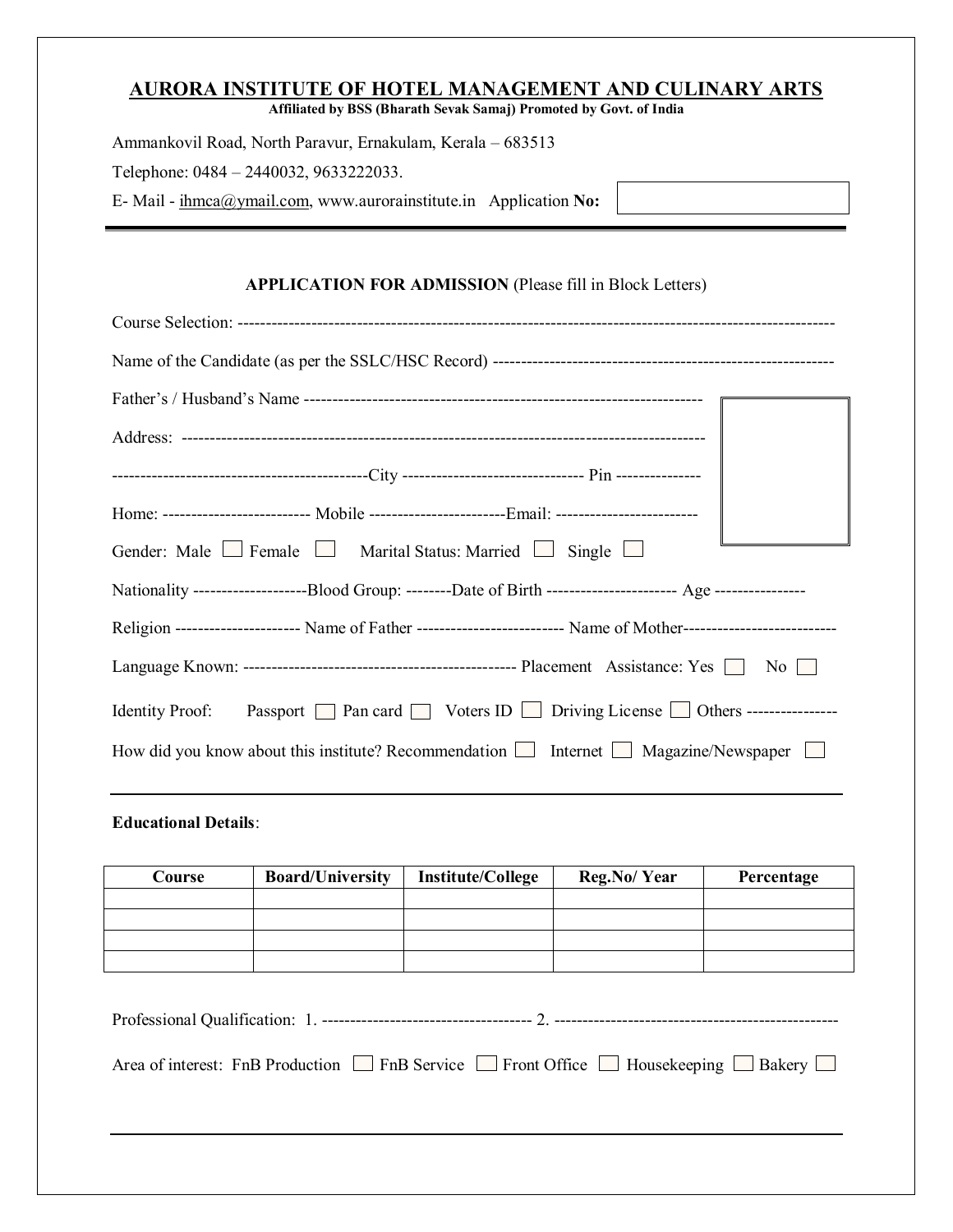#### **Declaration by the applicant:**

 I hereby declare that all the information furnished by me in this application and in the documents I have submitted in support of my application are true, complete and correct. In case, any information in this application is found to be false or incorrect at any time, this shall entail automatic cancellation of my admission, if granted, besides rendering me liable to such action as the academy may doom fit.

Place:

Date: Signature of Applicant

I -------------------------------------------------- have understand all the details mentioned in the prospectus and wish to get admitted, my son/daughter/wife ----------------------------------------------- in the above rules and agree to abide by the terms and conditions of the institute, if my son/daughter is selected for the course.

Place:

Date: Signature of the parent

#### **FOR OFFICE USE ONLY**

Application Received on: Admission Granted : Yes  $\Box$  No  $\Box$ Name of the program:

L

# DOCUMENTS COLLECTED

#### ORIGINAL COPY

| <b>SSLC</b>                   |  |  |
|-------------------------------|--|--|
| <b>TRANSFER CERTIFICATE</b>   |  |  |
| <b>CONDUCT CERTIFICATE</b>    |  |  |
| PLUS TWO/EQUILENT CERTIFICATE |  |  |
| DEGREE CERTIFICATE            |  |  |
| PHOTO (PASSPORT SIZE) NO.     |  |  |

L

ADMINISTRATIVE OFFICER SIGNATURE OF PRINCIPAL